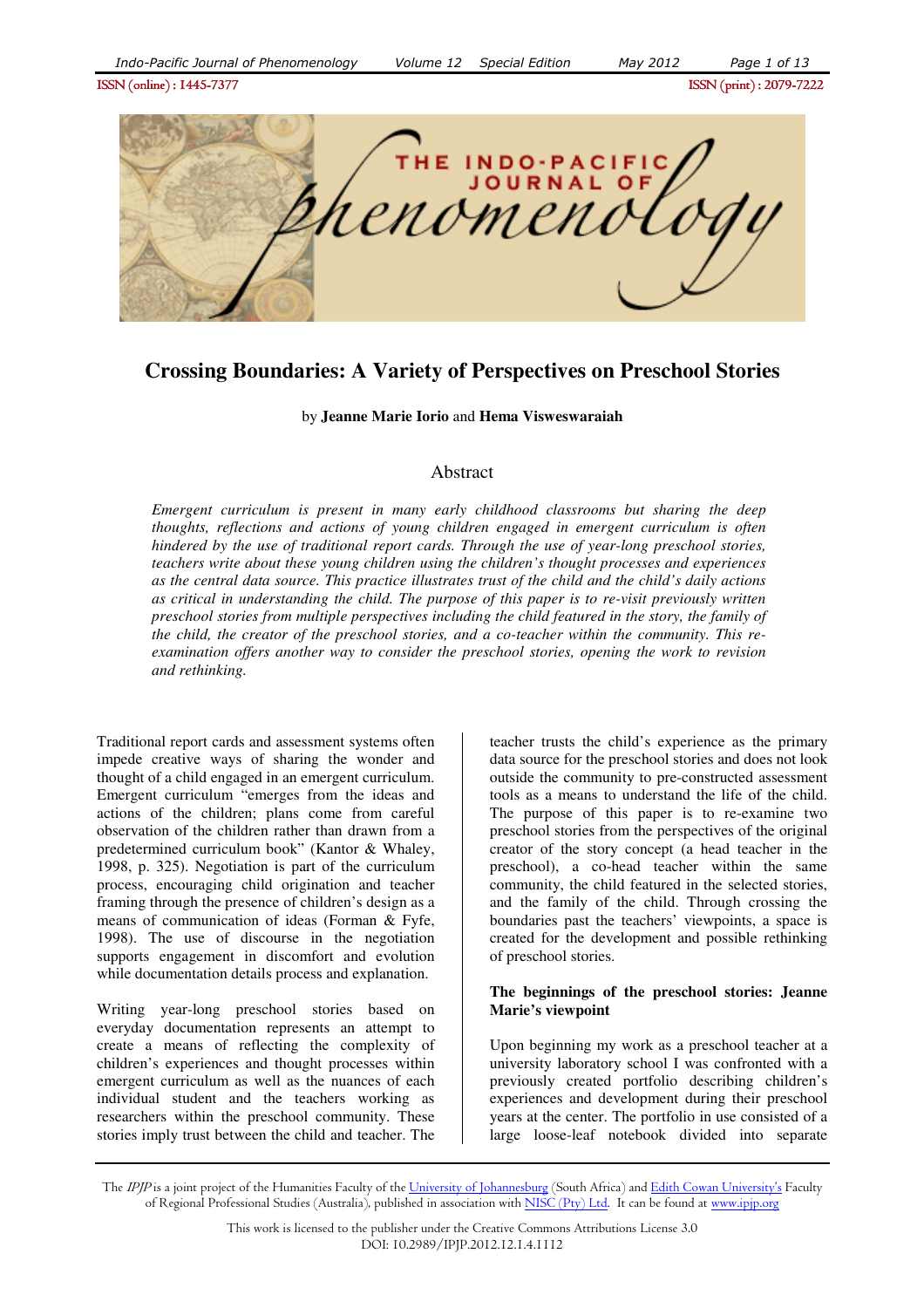sections of learning including social learning, physical learning, and various other disciplines. When a child had four or five examples of each section, she or he was considered to be proficient in this area. Reading through the portfolios made me feel uncomfortable. Although the preschool community was engaged in an emergent curriculum, the assessment and reporting system did not reflect the negotiations and deep thinking of the curriculum. Instead, it disconnected experiences, boiling them down and losing their meaning by maintaining separateness not connectedness.

This discomfort has followed me throughout my teaching as an early childhood and elementary teacher. Working in environments inspired by progressivism and constructivism, the dilemma of assessing and reporting mechanisms that did not represent the richness and complexities of the curriculum and environment was always present. When I began teaching, the reporting trend was narratives. However, these narratives always appeared to take on a report card façade, returning to separation of subject matter in order to be accepted in traditional constructs of school. The power children embodied in these programs was pushed aside in assessment and reporting, as the interpretation of the child by the adult and the adaption of the methods for acceptance in the larger world became prominent.

This tension became part of my every day, forcing me to look beyond what was known into the unknown and often not easily accepted. I would fight for the use of the narrative when public school districts tried to leave it behind in favor of the traditional report card. During my Master's program I engaged in a research study (Iorio, 2000) using children's and teachers' understandings of what was 'best work' in an attempt to design an aligned reporting system. My own conclusion was entrenched in the discourse of what was best work and who decides what is best. I continued to try new versions of narrative and protocols, desiring to create assessment and reporting methods that included the child's voice and emergent curriculum.

The confrontation of the preschool loose-leaf notebooks at the university lab school was a turning point. In an environment that recognized questions, discomfort, and evolution as common place, I began experimenting with the assessment and reporting system. During my first year, the use of letters addressed to each child at the end of the year emerged as reporting method. As the teacher engaged in the writing, memories and the everyday documentation notes became the data sources for the letters. Despite this, these letters still did not represent the complexity and beauty of the child's experiences in an emergent curriculum. In the following year, an exploration into

the work of Project Spectrum (Chen, Isberg, & Krechevsky, 1998; Chen, Krechevsky & Viens, 1998; Krechevsky, 1998), an alternative approach to assessing early childhood age children (preschoolearly primary) centered on the tenet that each child is unique in her or his abilities or intelligences, began within the university lab school. The assessments presented within Project Spectrum can be used for both assessment and curriculum development. This became a catalyst for assessment alongside the daily documentation notes. Graduate assistants, workstudy, and practicum students began using the assessments and finding data. These experiences created detailed banks of information, but due to the transient nature of the graduate students who either left to student teach or were at the end of their practicum, the sequence and use of these assessments was not always consistent and often hard to complete.

However, consistency was present in the form of daily documentation notes written on small clipboards and displayed so parents could read them at the end of the day. Beginning as a means of communicating with parents, these documentations detailed the everyday world of the preschooler including dialogue, descriptions, and questions from the child as well as interactions with peers and adults. The rich and detailed data captured real-life in the preschool room as assessments without separating the everyday from the practice of assessing.

Documentation is not a new tool in early childhood education (Katz & Chard, 1996). For example, the municipal schools in Reggio Emilia, Italy, have engaged in documentation as a means of reflecting and developing curriculum (Edwards, Gandini, & Forman, 1998; Project Zero & Reggio Children, 2001) for many years. Viewing children as "competent and strong" (Rinaldi, 2001, p. 79) is part of the documentation process enabling "reading, revisiting, and assessment in time and in space, and these actions become an integral part of the knowledge-building process" (Rinaldi, 2001, p. 84).

A question that occurred to these authors also occurred to me: If these documentation notes depict the everyday of emergent curriculum, how can this information be shared while honoring the process and aesthetic of documentation? As a doctoral student and full-time teacher, I was also thinking about the enactment of teacher-researcher. I wondered whether the structures for teacher-researcher were only present in the pursuit of higher education. This led me to question what it means to engage in the everyday as a teacher-researcher.

Compelled by these questions, I presented my colleagues with an idea of creating preschool stories out of the documentation notes, depicting each child

The IPJP is a joint project of the Humanities Faculty of the University of Johannesburg (South Africa) and Edith Cowan University's Faculty of Regional Professional Studies (Australia), published in association with NISC (Pty) Ltd. It can be found at www.ipjp.org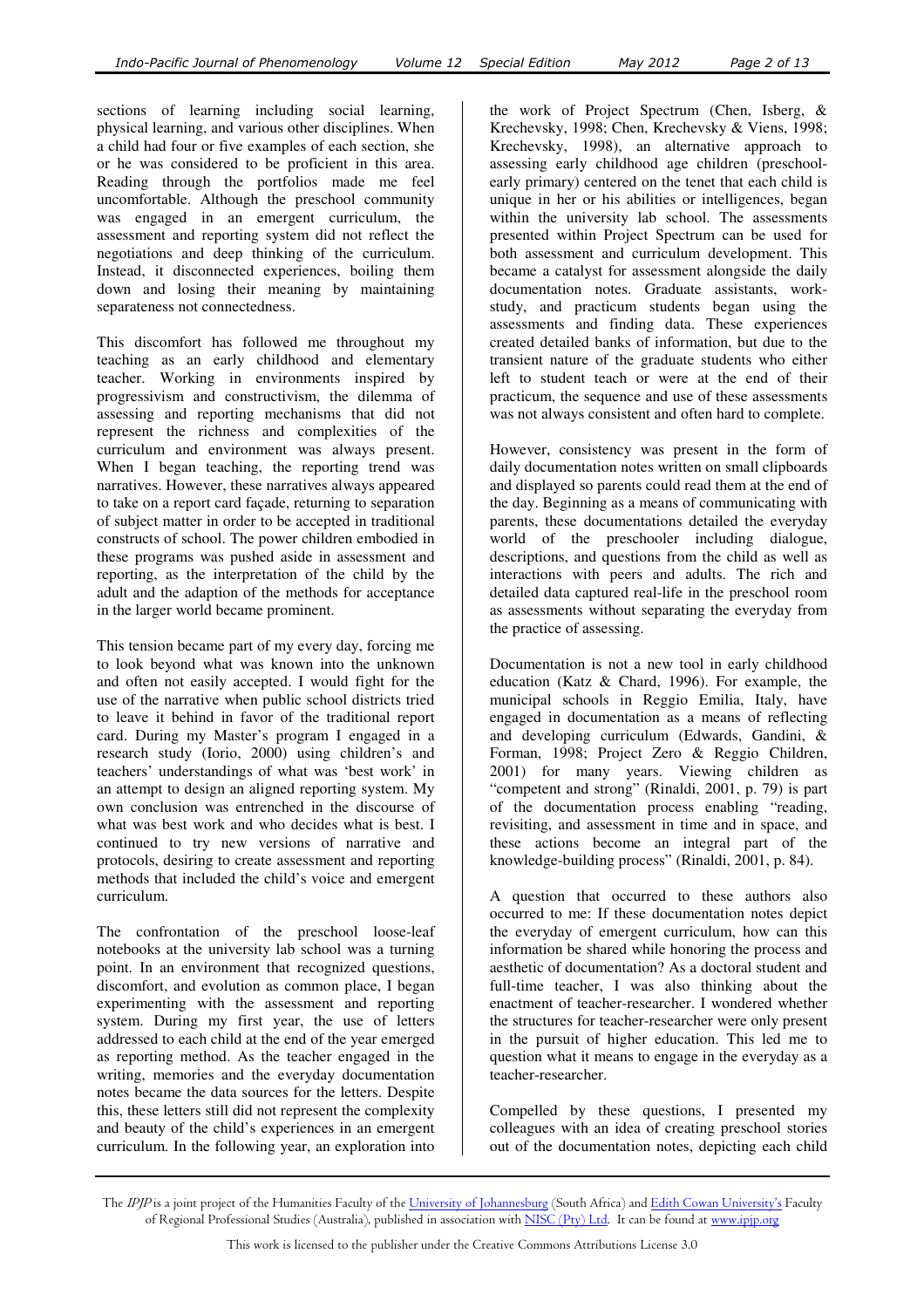in our community with the writer fully recognizing her or his presence in the interpretation of documentation. This is how our journey into preschool stories began. The process began with each teacher (this could be the full-time salaried teacher, graduate assistants, work-study students, or practicum students) deciding on at least one child as a focus of her or his preschool story. Towards the end of the year, the writer would review the documentation notes. Using the relationship with the child in collaboration with experiences and documents, the writer would then construct a preschool story based on her or his interpretation of all of the data. These preschool stories resemble Carr's (2001) conception of Learning Stories. Learning Stories offer "families a window into the often invisible life of the classroom [and offer] children a way to revisit and reflect on their experiences and to set new goals for their learning" (Carter, 2008, p. 120). Teachers are present in the writing of the stories as their interpretations are part of each Learning Story. A focus on the child's strengths moves the traditional deficit perspective aside as the stories depict children's learning. Learning Stories also encourage families to voice their experiences and stories as part of the process. Preschool stories, as presented through this research, include the context, relationships between teachers and friends, daily activities, and interpretation of the child by the teacher-researcher. Centering on children's strengths, the stories describe children's learning and developments through the classroom experience.

I was joined in creating these stories by my co-teacher Hema, who had previously worked in the room as a practicum student and a graduate assistant. We then began to converse about the preschool stories and families' reactions to the stories. Based on these conversations, more questions emerged: What did the child think about the story someone else had written about her or him? What were parents'/families' responses to these stories? What did the teachers learn, develop, or question based on the process? We set out to explore these questions and to open ourselves to other emerging ideas as the inquiry developed.

## **Research Participants and Theoretical Frames**

Sarah (alias name), the child in the study and the original subject of the preschool stories, is now 7 years-old. She is part of a white, upper middle class family where both parents hold advanced degrees. Sarah is a fraternal twin to one sister and also has an older sister, separated in age by approximately one year. The relationships between Sarah and the original teacher and researcher have continued beyond her preschool experience.

The teacher Hema (who has chosen to use her real name in this study) is a 29-year-old Asian-Indian female with a background in psychology and advanced degrees in both Early Childhood and Special Education. Hema has been part of the preschool for six years. She began her work at the center as a practicum and work-study student in the preschool and infant communities, continued as a graduate assistant in the preschool, and is currently working as a co-head preschool teacher. Throughout her work at the center she has developed projects with the children and has documented the thoughts and ideas of the children through various means including photography, anecdotal records, and collaborative conversations with colleagues.

The researcher Jeanne Marie has a connection to the center as she was a previous preschool teacher for four years and co-taught with Hema. She has over 12 years' teaching experience with a variety of ages and has completed advanced degrees focused on Arts and Education and Early Childhood Education. The use of emergent curriculum has been a dominant theme in her teaching from the beginning and continues to be present even in her college-level courses. Inspired by Vygotsky's (1962) theory on social constructivism, the researcher believes that participants construct knowledge and that development cannot be separate from its social context. This belief frames her methodologies, which always involve studying people, processes and experiences within the context in which they occur and creating spaces for participants to share their voices. The researcher questions accepted early childhood practices and attempts to see alternate possibilities and interrogate positions of power between children and adults (Ellsworth, 1997; Foucault, 1978; Lather, 1991). Rethinking early childhood practices to include voice, identity, and social justice (Grieshaber & Cannella, 2001; Kessler & Swadener, 1992) also form a consistent part of her framework.

The researcher, teacher, and family have relationships outside of the school setting that have continued past the original preschool experiences. Writing together has become a ritual that the researcher and teacher engage in based on their belief that practice and theory are connected.

## **Limitations of the Study**

Although Sarah's mother and father were both asked to complete collages as part of the data collection process, only Sarah's mother chose to participate. Sarah's father was uncomfortable with the use of collage. Although other mediums were suggested, time constraints from the father's work and the research impaired his participation in this research. The absence of the father's voice may have an impact

The IPJP is a joint project of the Humanities Faculty of the University of Johannesburg (South Africa) and Edith Cowan University's Faculty of Regional Professional Studies (Australia), published in association with NISC (Pty) Ltd. It can be found at www.ipjp.org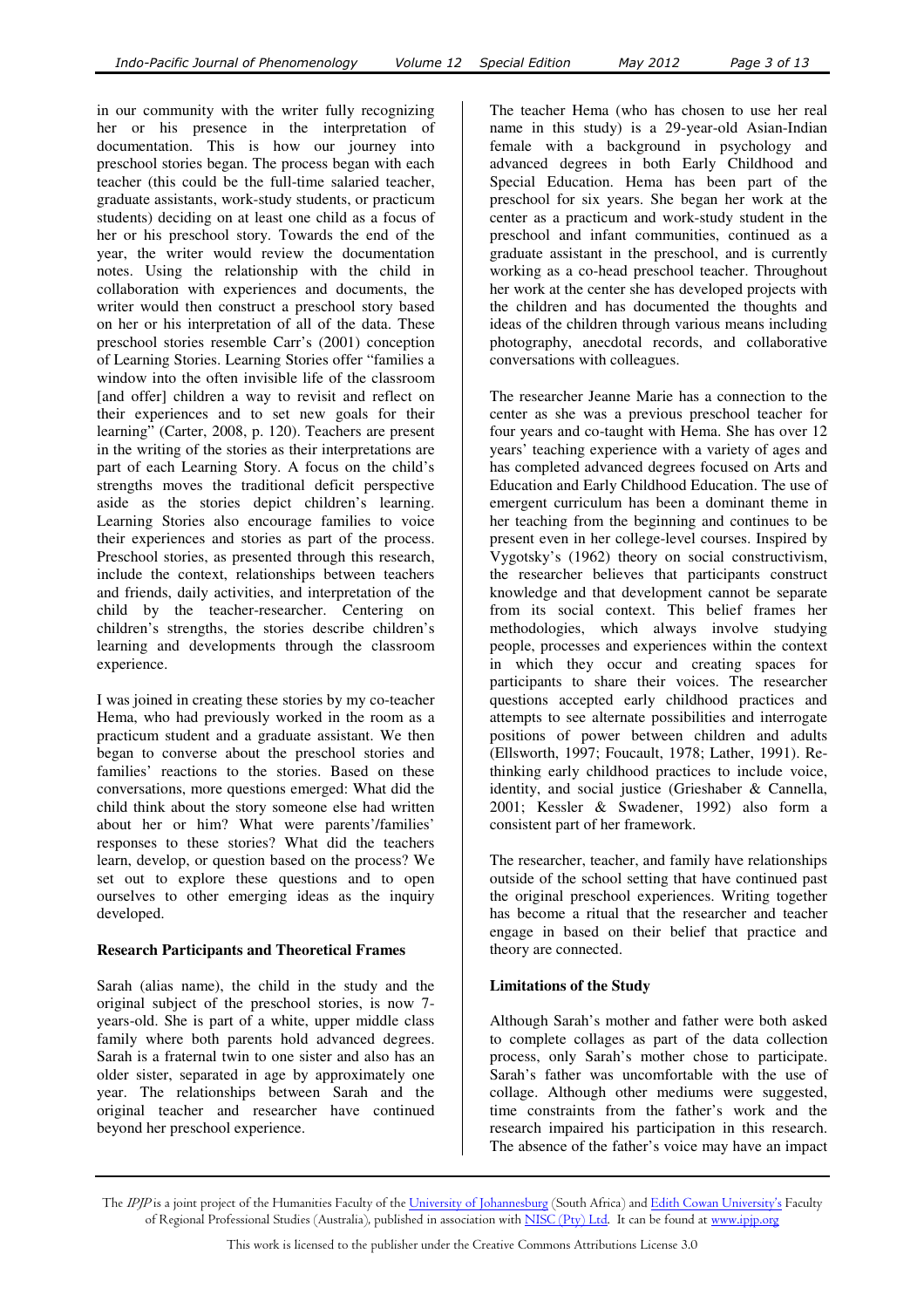on the representation of the family's perspective with regard to preschool stories.

This study examines the stories of one child and one family. This child is part of a family that uses conversation and reflection as part of daily life. The findings may therefore be representative of only one sector of the population. Further, strong relationships exist between all the participants in the study. At times, this can be considered a strength of the study, but it may also function as a limitation as the responses could be biased.

## **Methodology**

This study was framed by the following research questions: In the interactions with the stories, what do teachers, parents, and children experience? What is developed, debated, and questioned through the stories? What did the teachers learn, develop, or question based on the process*?*

We drew data from two preschool stories (one at 3 years-old and one at 4-years-old) written about a female named Sarah, her original documentation notes, interviews with both Sarah and her family regarding visual art responses, and personal reflections on our role as teacher-researchers. We believe that the participants (teachers, child, family) within the study "have nested, interacting epistemological perspectives" (Lyons, 1994, p. 198) imperative to the discussion and evolution of the preschool stories, contributing to the creation of 'thick description' (Geertz, 1973) and interpretations reflective of all participants engaged within the study. Documents (including preschool stories and documentation notes) were collected and re-examined by teacher and researcher. The two preschool stories were examined by the child and the child's parents.

Using an art-based and phenomenological method, the child, parents, teachers, as well as researcher responded to the preschool stories, creating visual images of the child using drawing or collage in an attempt to see multiple perspectives from the stories. This choice of methodology was based on the belief that "visual art can jar people into seeing something differently" (Leavy, 2009, p. 220). The inclusion of the visual arts in collaboration with the story and interviews results in an intertwining of information that leads to the development of a deeper meaning of the experiences retold (Sumsion, 2002). Commonly referred to as a/r/tography, this methodology encourages the presence of self as well as connections between participants, offering further perspectives of the world (Sinner, Legg, Irvin, Gouzouasis & Grauer, 2006).

The process for working with the child (the subject of

the two preschool stories) included the original teacher reading sections of the preschool story to the child while the child responded through drawing, a preferred medium for the child. The researcher, teacher, and family of the child chose to respond through collage. Each collage was created independently. Collage as an art form offered the participants a chance to combine daily experiences with the stories of the child, possibly revealing fresh and multiple significances of the stories (Diaz, 2002; Vaughan, 2002).

Interviews with the participants formed part of the review of the visual pieces in an attempt to develop detailed descriptions and explanations of multiple perspectives and experiences of preschool stories (Weiss, 1994). The interviews were 'active' and collaborative, allowing for dialogical interaction in order "to produce meaningful stories" (Holstein & Gubrium, 1995, p. 28) surrounding preschool stories. Interviews were documented through note taking.

#### **Perspectives from the subject: Sarah responds to Hema**

Since I (Hema) am one of Sarah's teachers during the original writing of both preschool stories, I collaborated with Sarah during her response to the stories. As I read Sarah's narrative aloud to her, she listened intently, frequently saying, "I did that!" (personal interview, 3.3.2009) with a smile on her face. When posed with the task of representing herself through a drawing, Sarah immediately focused on the tangibles in her story. She began by drawing an image of make-up, and then pictures related to cooking, fashion and art (see Figure 1).



**Figure 1:** *Sarah's Drawing Experience*

Sarah said that she drew them because those were the things that she did in preschool. Then, without any prompting but almost as if on cue, she went on to color the entire paper with one colour. This was documented in her first preschool story, "'Cause if

The IPJP is a joint project of the Humanities Faculty of the University of Johannesburg (South Africa) and Edith Cowan University's Faculty of Regional Professional Studies (Australia), published in association with NISC (Pty) Ltd. It can be found at www.ipjp.org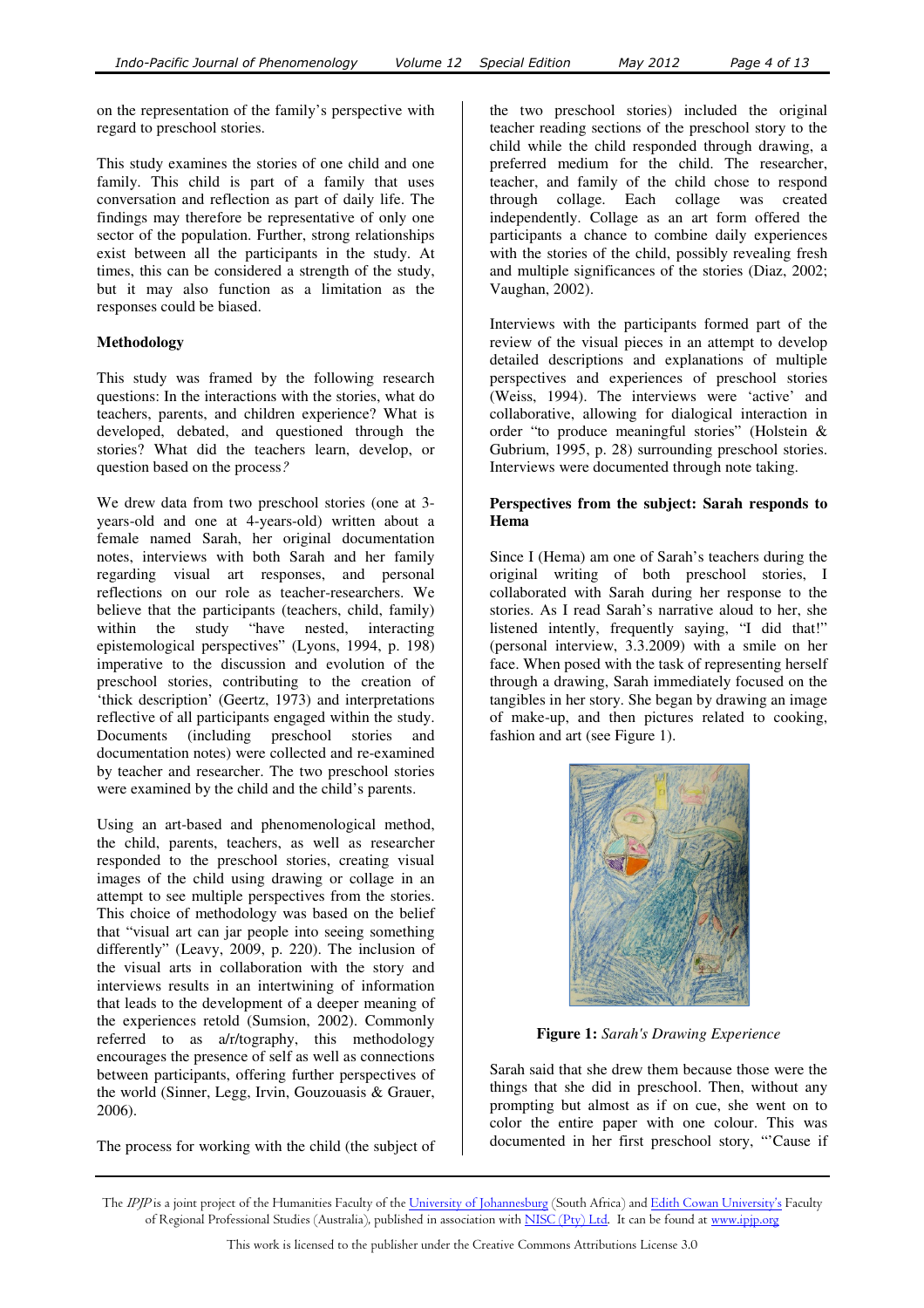you don't [colour the whole page], it's not beautiful. Only if you cover the whole page is it beautiful". She explained each object in her drawing as she had heard it in her story.

She drew the mirror first and commented that it was her reflection that she was drawing. When she added the eye-shadow, I asked what she was making and Sarah responded "I am putting on make-up because that's what I like to do" (personal interview, 3.3.2009). I watched quietly as Sarah drew and Sarah narrated some of her drawing saying that she was making a dress and a scarf because she likes "clothes and fashion, and getting dressed up, you know?" (personal interview, 3.3.2009). Sarah paused briefly and asked, "What else did I do?" (personal interview, 3.3.2009) I responded that there was a part in the story that talked about her liking to bake cakes and a large section about her art work.

At this point, she raced to collect her art portfolio, originally created in preschool, but added to over the years. She pulled out various pieces of work from the portfolio and categorized them as 'from preschool' and 'after preschool'. She very excitedly looked through the overflowing folder and took out some laminated pieces. She recalled that a certain piece was a placemat she had made in Kindergarten. When she got to a paper covered in pastels of all colours, she remembered that she had done that piece in preschool because the pastels were a medium she liked to work with.

She then went on to represent her interest in art by drawing a miniature recreation of a piece that was referenced in her story, the reindeer drawing. She paused from drawing for a moment and appeared to be thinking about what else to add to the page. She then began to draw an apron, pot and spoon. She said that she added these because she liked to bake cakes. I offered memories of when Sarah would bake and how she loved to taste, particularly when it came to chocolate. After having drawn all of the objects on the paper, Sarah asked, "Is that all?" (personal interview, 3.3.2009) I responded, "It's finished whenever you think it is finished." Sarah then took the paper back to the table and coloured all of the white space with blue crayon. Then she said that she was finished, and added her name and date on the back.

For her second story, she saw many pictures of herself in the story involved in various activities, cooking, baking, drawing, and sculpting. She said "I see myself" (personal interview, 3.3.2009). When once again posed with the task of creating an artistic reflection, she said that she would draw a picture of her whole face (see Figure 2). She went on to do a self-portrait and then questioned "Should I wear

make-up?" (personal interview 3.3.2009). I responded "draw yourself as you see yourself", and she went on to add colour and make-up. She searched and searched through boxes and boxes of crayons to find shades that matched her as she saw herself, even holding colours up to her eyes and hair to verify the match. After looking over her portrait one last time and smiling, she passed the paper to me and announced that she was done. I asked her why she drew a picture of herself, and Sarah responded, "Because I see myself" (personal interview 3.3.2009). When she looked at the story itself, Sarah saw the photos of herself throughout it. She vividly commented on the different activities that she was involved in within each picture, but noticed that it was her likeness in each picture taking part in something that she greatly enjoyed.



**Figure 2:** *Sarah's Self Portrait*

## **Perspectives from the Family: Mom Responds to the Stories**

Sarah's mother Dianne (alias name) actively engaged in the process of creating a collage in response to Sarah's original preschool stories. During her interview with the researcher (Jeanne), Dianne shared two collages, one for each story. The collages used words and photos collected from magazines and positioned throughout the paper, usually not touching one another (see Figures 3 and 4). Jeanne began the interview by asking Dianne to describe each collage.

According to Dianne, "they (the collages) are both sort of the same. There were similar themes in each one" (personal interview, 3.24.2009). The themes included three ideas – nurturing, styling, and Sarah's love for particular food. Dianne defined two of the terms from her viewpoint. She defined nurturing as "always willing to help out with someone" (personal interview, 3.24.2009), citing how Sarah would play with babies and take care of them for extended periods of time, "if she chose to play, she would stick

The *IPJP* is a joint project of the Humanities Faculty of the <u>University of Johannesburg</u> (South Africa) and <u>Edith Cowan University's</u> Faculty of Regional Professional Studies (Australia), published in association with <u>NISC (Pty) Ltd</u>. It can be found at <u>www.ipjp.org</u>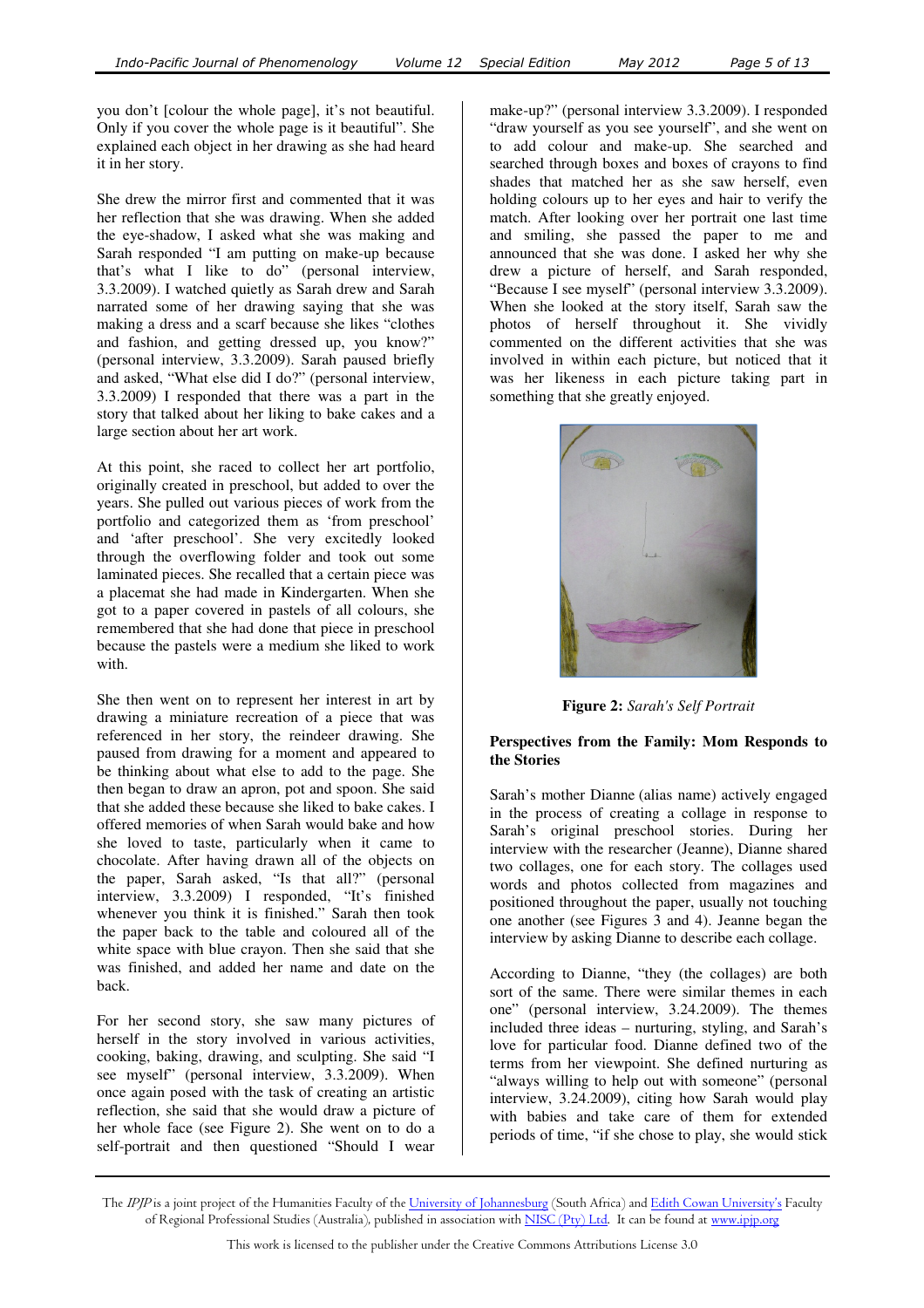with them" (personal interview, 3.24.2009). Dianne also noted Sarah's consistent choice always to be helpful to the younger children in the class. The concept of styling related to Sarah's concern with her looks, her cautious nature when picking out her clothes and wearing high heels around the classroom as well as her obsessions with shoes and nail polish.

According to Dianne, "everything is an outfit" as far as Sarah is concerned (personal interview 3.24.2009).



**Figure 3**: *Dianne's Collage* 1



**Figure 4**: *Dianne's Collage 2*

The actual collage process for Dianne included first reading the stories again and then "finding things that reflected the stories – specific concrete pictures" (personal interview, 3.24.09). Yet in the process, Dianne began to add her own knowledge of Sarah to the stories. For example, on one collage Dianne added the word 'icy', which is not part of the original preschool stories. Her choice to include this word was based on her own experiences with Sarah, knowing

that Sarah is often cold in body temperature but that this word could also be reflective of Sarah's styling with regard to the sparkle of diamonds. This also reflected for Dianne how the themes that emerged from the preschool stories were still relevant in Sarah's life today.

In another instance, Dianne added a photo of firemen and dogs. Her choice for this addition to the collages related to Sarah's own shyness, another concept not directly shared in the original preschool stories. Dianne's decision to include this photo was based on her idea that these large, tough men may not look approachable but "they still love and care for people and dogs – much like Sarah" (personal interview, 3.24.2009). When questioned about whether Dianne felt if her own voice was part of Sarah's stories, she proclaimed, "My voice was totally in there."

For Dianne, the tone of the stories also was something she responded to as the reader and parent. For example, in one collage Dianne added the statement 'What a card', which she felt reflected the tenor of the story through the actions and accounts of Sarah shared, again reflecting her own interpretations as part of the story.

As Dianne continued to describe the stories, she stated, "I could see her (Sarah) living in the room" (personal interview, 3.24.2009). These ideas were further supported as Dianne shared how the stories reflected the strong relationship between child and teacher, "The teachers really knew your child. They knew Sarah – they knew how she interacted with things in the room and people in the room" (personal interview, 3.24.2009). The relationship, according to Dianne, was full of love and care and allowed for Sarah's passions to develop. In addition, the presence of Sarah's identity was not 'boxed in' and multiple identities were allowed to exist and be fluid.

The conversation continued, comparing the preschool stories with traditional report cards. Dianne discussed her frustrations with traditional report cards currently used in Sarah's schooling, citing the fact that often the report card can give the impression that a child may be doing better or worse than what is actually stated in the report card. "With the number – meets expectations, exceeds expectations — sets it up to be more controversial. You have more of visceral reaction to these numbers. I am more concerned though that the child is not captured genuinely" (personal interview, 3.24.2009). Assessment, a word chosen by Dianne, is "the natural way" (personal interview, 3.24.2009) to describe the report card while the preschool stories seemed more reflective, more based on understanding rather than judging the child. The preschool stories are "amazingly nonjudgmental – observations by the teacher instead of

The *IPJP* is a joint project of the Humanities Faculty of the <u>University of Johannesburg</u> (South Africa) and <u>Edith Cowan University's</u> Faculty of Regional Professional Studies (Australia), published in association with <u>NISC (Pty) Ltd</u>. It can be found at <u>www.ipjp.org</u>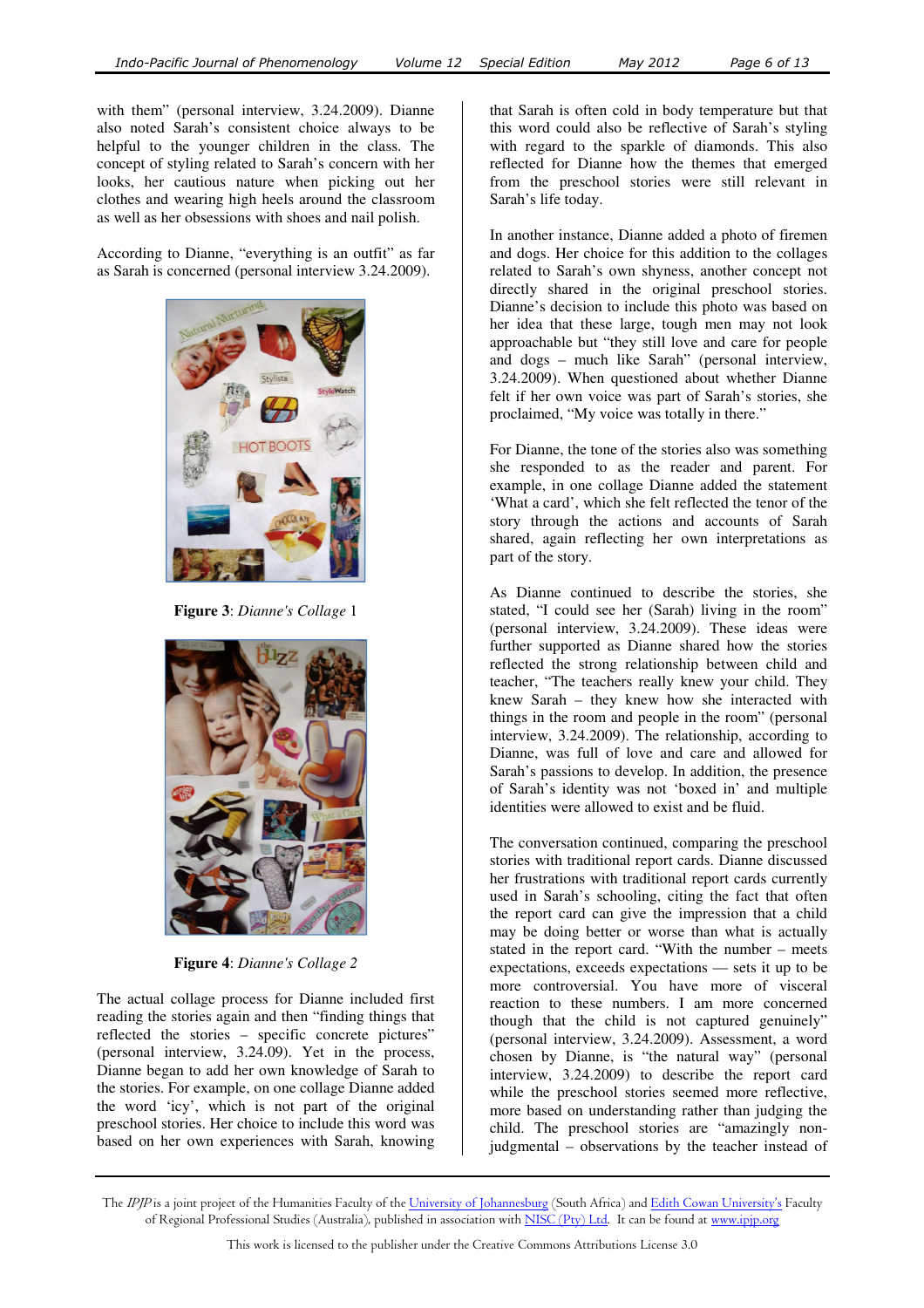judgments. For example, someone could have made a judgment regarding Sarah's style, but instead noted her keen sense of observation" (personal interview, 3.24.2009). Further, the stories were reflective of what was happening daily in school. "If we received a score card report card, it would have been bizarre" (personal interview, 3.24.2009).

#### **Perspectives from the teacher: Hema Responds to the stories**

In reading Sarah's narratives 3-4 years after they were written, while still interacting with her on a regular basis, I was struck by how many aspects of her stories are still a part of her day to day activities. Her passions and interests, the context that fueled her everyday endeavours and interactions as a preschooler, are still salient parts of life as she comes to the end of her early childhood years. Watching her react with the same flair and enthusiasm for a paintbrush or marker the way she did a few years ago and observing the recognition in her face as the story was read aloud to her speak volumes about how this narrative, so carefully documented and written, truly reflects the essence of this young girl.

As I read Sarah's stories and envisioned how to represent them, the obvious pieces stood out. She loves chocolate, art, cooking, fashion, make-up and pretend play. However, the more I thought beyond the obvious tangibles the more I came to consider the way in which Sarah strives to affect things. She wants to make things better. At such a young age, she wanted to be a caretaker, whether it was to her friends, a stuffed animal or even a dispute. She wanted to teach, how to make a certain food, how to apply make-up, how to dress for fashion and function. She wanted to beautify herself, her friends, her teachers, her environment. Her efforts always came from her genuine passions, but the impact of her passions almost always led to bettering something around her. Whether she was aware of it or not, Sarah had an eye for how she saw the world and she took it upon herself, without being affected or swayed by others, to pursue her vision. She still continues to be this way today; fiercely independent, but with an understanding of how her actions affect others. Those actions more often than not are positive, beneficial and pro-social, much as they were when she was in preschool.

As her teacher then, who still interacts with her now, I continue to observe the same essence of a childcentered preschool experience within her to this day. During her preschool years, she was given the freedom to pursue and share her vision and voice. She took that privilege to heart and nurtured passions within herself that are still a strong part of her person today. As a teacher who stresses the influence of

teachers on a community, I am truly impressed by and curious as to how Sarah managed herself as a young self-motivated individual with insight regarding how to affect others in a positive way.

My collage was created in response to the way that the story framed itself around Sarah's individuality rather than putting her within a structure that could be used in a generic fashion. Her unique vision (shown through her eye) was about pursuing her passions, but was also significant for the way that she used ideas combined with her actions to affect the world (people, things, situations) around her. Despite reading two separate stories, I chose to create one college because I view Sarah's time through preschool as a continuum (see Figure 5). There were differences in Sarah from one year to the next, but I perceived the changes to be more representative of her growing into the person who she will be rather than her changing as an individual. As I described before, the stories are unique to Sarah as an individual, from my view as her teacher for two years and as someone who still interacts with her regularly. I see her growing within the person who she is and nurturing her skills and qualities in a harmonious manner, not changing them in an unpredictable way.



**Figure 5:** *Sarah's Far Reaching Presence for Hema* 

I had a vision of Sarah, the individual, with definite thoughts, desires, and passions, and the manner in which they affected those around her. I have known Sarah as someone with great regard for how her actions affect others. With these two components in mind, I chose the eye to represent a part of Sarah that was about her, and the earth to represent her farreaching presence.

After reading both of Sarah's stories to her, talking to her about them and watching her draw her pictures, I realized that Sarah truly seemed to identify with her stories. These were pieces written about her a few years ago, but the content of them still resonated with her. From her drawings it appeared that the stories captured aspects of Sarah that were significant to her.

The *IPJP* is a joint project of the Humanities Faculty of the <u>University of Johannesburg</u> (South Africa) and <u>Edith Cowan University's</u> Faculty of Regional Professional Studies (Australia), published in association with <u>NISC (Pty) Ltd</u>. It can be found at <u>www.ipjp.org</u>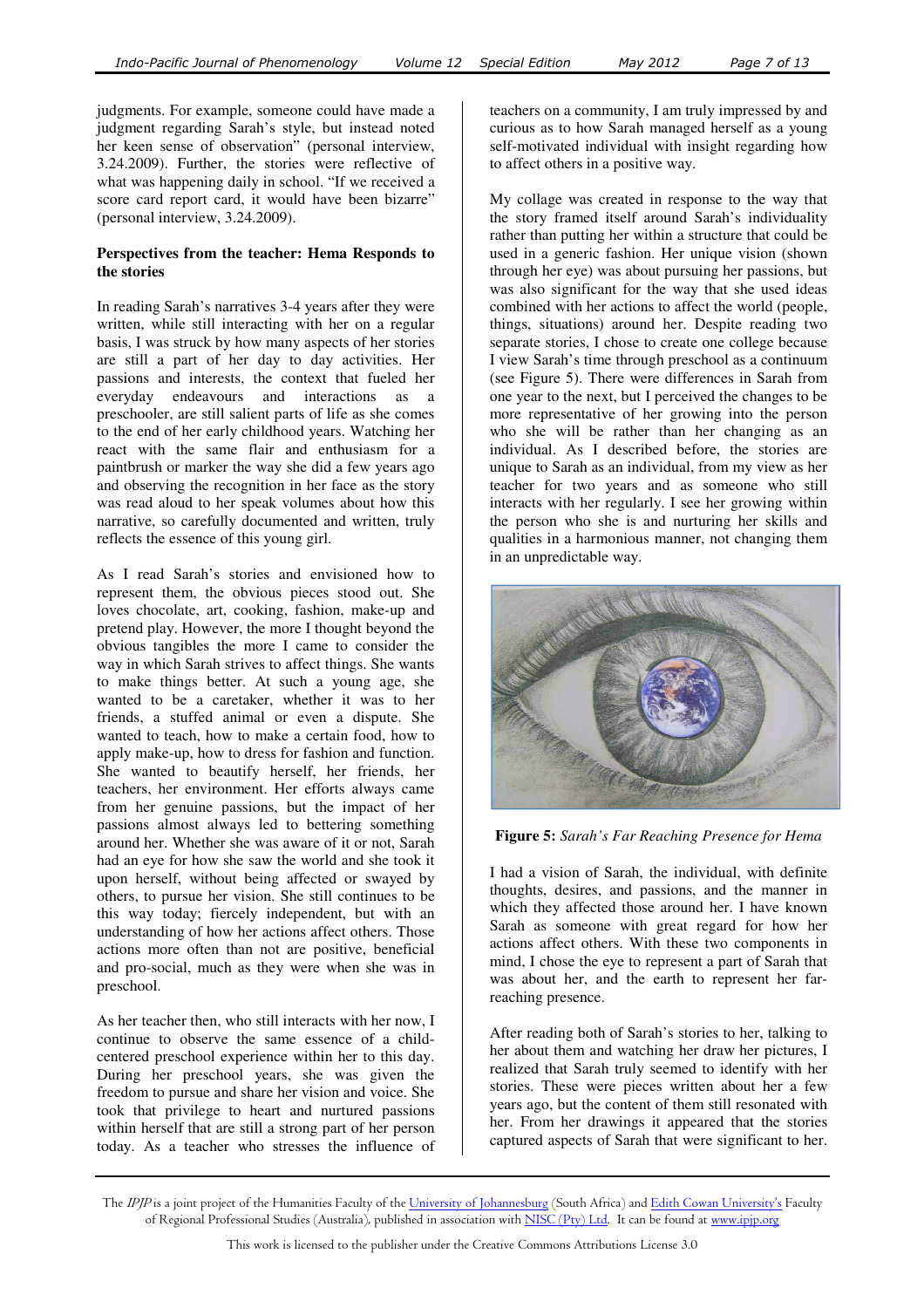She commented on and drew about herself in a way that she saw herself through these stories. In a sense, the story was a meaningful way to relate to Sarah years later.

The vivid daily anecdotes were compiled and written in a way that was unique to Sarah and her drawing showed that she identified with these aspects of herself. Keeping such a detailed daily record and using those as the substance for the stories required the teachers to search for patterns specific to each child, therefore identifying the essence of the child rather than placing the child within a prescribed pattern. I found that Sarah created a mould for herself that was recognizable through her daily anecdotes and she continues to identify with this view of herself.

#### **Perspectives from the Researcher: Jeanne Marie Responds to the Stories**

The process of reviewing the preschool stories started with reading and re-reading the stories over several days. I focused on one story at a time and created the first collage before concentrating on the second story. As I read the stories, I immediately began to analyze for large themes. Although Sarah had a great many interests, I looked for overarching ideas stretching throughout the stories.



**Figure 6:** *Jeanne's Reflected Themes*

For the story created during Sarah's 3-year-old year in preschool, I noted her strong foundation, nurturing nature, exploration of a variety of subjects, and creativity. These themes are reflected in the collage (see Figure 6). I used a sturdy, linear bottom to describe Sarah's overall base. Creating a large skirt out of many small pieces offered a vision of her investigations into an array of subjects as well as using the skirt as a metaphor for care, enveloping anyone who needs nurturing. Sarah's upper body includes four arms, reaching out towards her many

conceptions of creativity and compassion towards others.

In the second story, I was immediately drawn to the dichotomy of care and creativity presented in the story. The split face echoes this dichotomy, one side painted in a multiplicity of colour while the other side includes flowers, only grown through the careful care of a nurturing person. On the nurturing side of the face, I included hands and more flowers, again creating a metaphor for care. Through the use of colour, design, and placement on the creative side of the face, I wanted to reflect the infinite number of possibilities through creativity. Eyes are present throughout the collage (see Figure 7). Within the story, although the ideas of care and creativity are prominent these are only implications of how Sarah has come to develop her own vision of the world, always curious, always learning. The eyes are symbolic of this idea.



**Figure 7:** *Jeanne's Eyes as a Vision of the World*

As I consider both stories along with each collage, I am struck by my choice not to focus on the acquisition of Sarah's basic skills but instead to consider the larger characteristics of the person Sarah is becoming. This may be based on my own viewpoint of the world and be related to my need to disrupt the usual means by which children are judged by teachers or researchers. What is also prominent to me is the presence of identity development throughout the two years of stories. The first collage illustrates Sarah's exploration of the possible multiplicity of self. She uses her experiences to develop her core person, standing firmly in who she is but bending towards what could be through creativity and care of others. In the second collage, the dichotomy of her two selves is challenged by her own development as a learner. Sarah may be drawn to two distinct ways of being but her identity is grounded in

The IPJP is a joint project of the Humanities Faculty of the University of Johannesburg (South Africa) and Edith Cowan University's Faculty of Regional Professional Studies (Australia), published in association with NISC (Pty) Ltd. It can be found at www.ipjp.org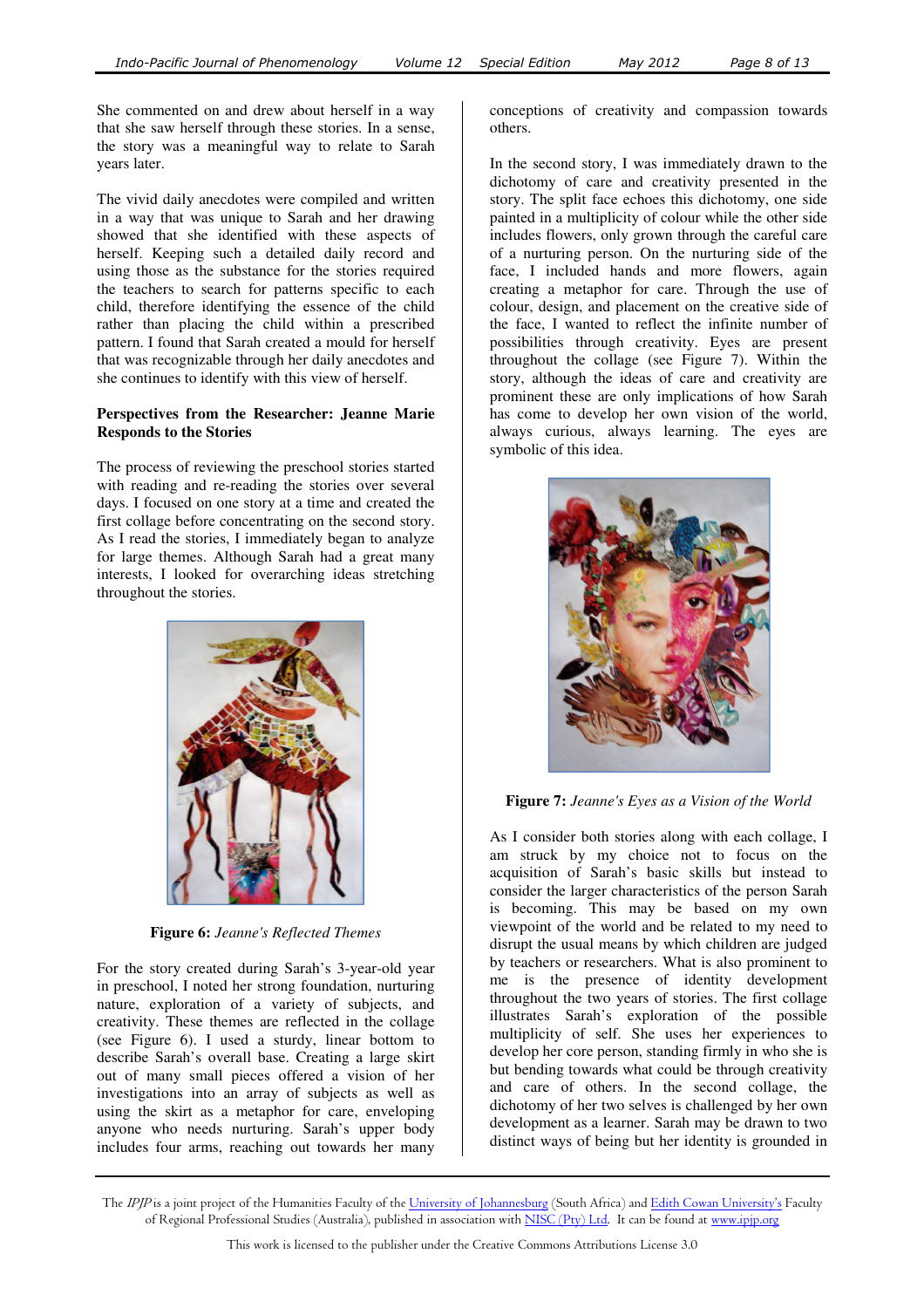their integration. This integration empowers Sarah to be curious about the world, understanding how to be an active, thoughtful, giving citizen as well as remaining strong in the person she is and being open

In revisiting the preschool stories after the collage creations, I find myself in awe of the power of the stories. The stories reveal identity and imply the function of the everyday classroom. Further, I believe the purpose of teaching in this classroom becomes evident – creating a space for a child to be listened and responded to, encouraging the development of her person and her relationships with the world. This purpose is in conflict with the constructed conceptions of school as a place for skills acquisition and judgment as reflected in the traditional report card.

to the person she will continue to become.

## **Emerging ideas**

Through the re-examination of preschool stories and original documentation notes, the development of drawings and collages, interviews with the child and her family as well as personal reflections, several ideas have emerged regarding relationship, voice, and alignment of curriculum, assessment, and reporting.

The presence of a relationship between child and teacher and between teacher and family is imperative to the writing of preschool stories. Since the teacher is placed in a position of interpretation, these relationships contribute to an interpretation of the child that is based in the world of the child instead of on the perspective of an outsider looking in at the child. However, there is also a tension in the interpretation. No matter how deep the relationship, the teacher is still telling the story of the child, holding the power within the interaction by choosing what should be documented and developed within the preschool story. At times, this tension is lessened as both the child and parent are able to find themselves within the stories.

In this case, both the child and the parent found their voices within the stories. The stories provided a space for their own thought processes and opinions regarding Sarah. As the parent, Dianne added her own words and experiences with Sarah to the collage, in this way she illustrates how the stories create welcoming spaces for her viewpoint. This is evident in her statement that "my voice is totally in there" (personal interview, 3.24.2009) and as she describes parts of her interpretations of Sarah's stories. During Sarah's drawing and interview experience, the stories created a space for her memories and the person she is now becoming. The stories were not foreign tales of how Sarah was when she was 3- or 4-years old, rather the stories were the foundation of her identity,

and of how she came to the person she is now. This is evident in Sarah's own response to her stories, "I see myself" (personal interview, 3.3.2009).

The use of the preschool story is in accordance with emergent curriculum. The daily documentation notes attempt to capture the vivid details and life of the everyday, which inform the development of the preschool story. No separate assessment exists. The power of understanding the child is positioned within the community. External accountability pressures, often manifested in pre-structured assessment, are left outside the community. Within the traditional perspective, the teacher is often positioned to make judgments on the child without input from the child or family. This lack of power that children and families hold within the traditional construct of school is challenged as both the child and family demonstrate how they bring their ideas and interpretations to the preschool stories. Further, a practice inherent in and essential to emergent curriculum is consistent and dedicated observation and analysis of each child's behaviours, conversations and interactions. The choice of daily documentation and long-term assessment stresses the need for us to spend the majority of our time with the children listening to and responding to their expressions while also discussing our observations with fellow teachers in order to develop multiple perspectives of a child. All of this contributes to an active relationship between child and teacher, based in response to the child disputing the traditional constructs of school where the teacher often responds to curriculum and subject matter instead of to the child.

#### **Importance of Study**

Emergent curriculum offers children moments to experience life from their points-of-view while challenging what they already know in order to deepen their thought and reflection processes. The use of structured and separated reporting methods to try to tell the story of a young child can detach the child from the culture and context of her or his world. As Kincheloe and Steinberg (1993) reminded us, "We are never independent of the social and historical forces that surround us" (p. 302). As a parent, Dianne commented that the use of a report card could be considered 'bizarre' in conjunction with emergent curriculum. Using preschool stories as means of sharing the child's competence of living in the world as a child, attempts to go beyond the one-sided, generic and even misinterpreted data shared in a report card. Preschool stories document how the student makes meaning as interpreted by the teacher. As the teacher-researcher negotiates and struggles with the daily documentation notes in order to create a child's preschool story, she or he is attempting to understand the possible, the impossible, and the

The *IPJP* is a joint project of the Humanities Faculty of the <u>University of Johannesburg</u> (South Africa) and <u>Edith Cowan University's</u> Faculty of Regional Professional Studies (Australia), published in association with <u>NISC (Pty) Ltd</u>. It can be found at <u>www.ipjp.org</u>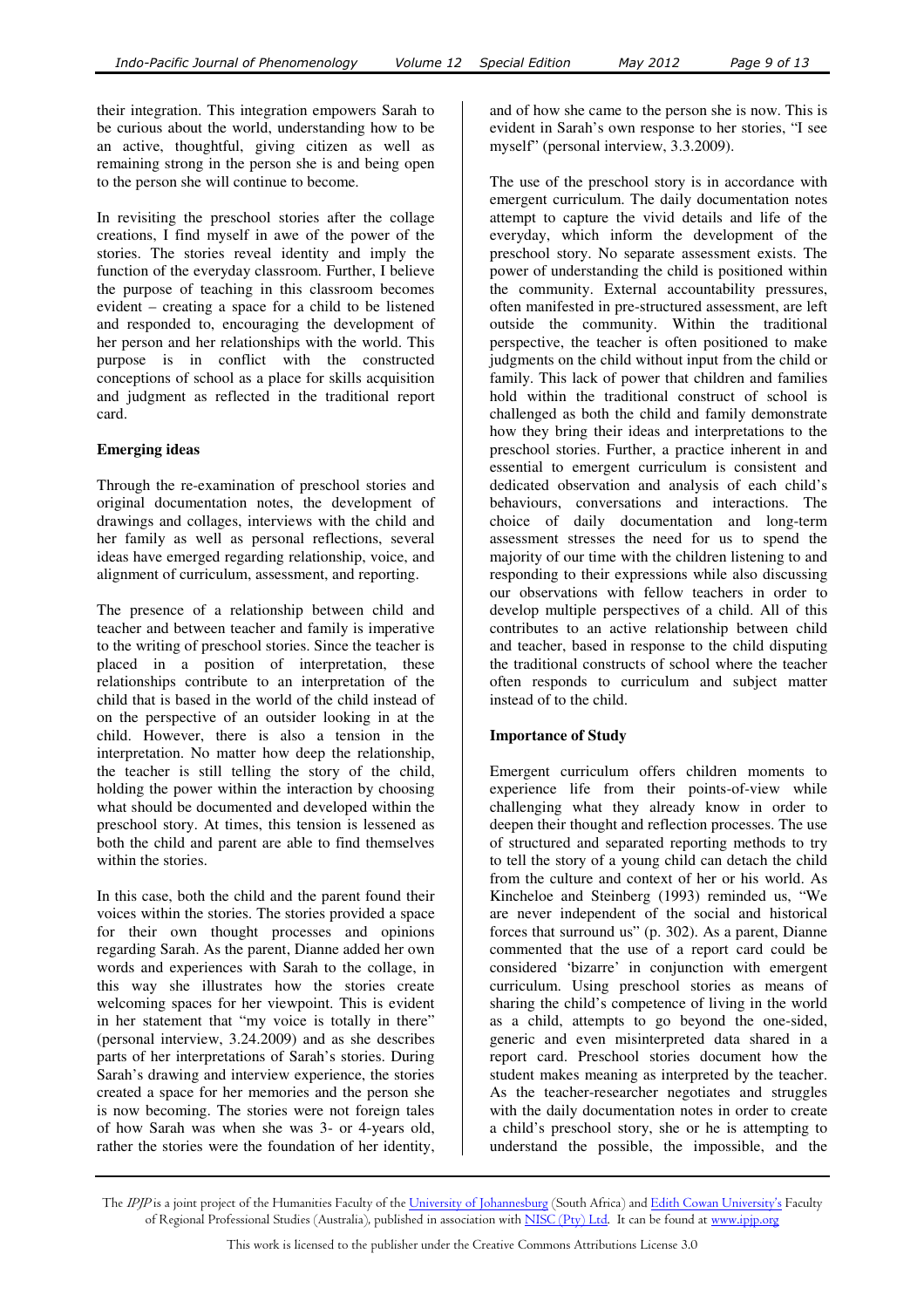spaces in between (Fine, 1998) in the complex life of a child. Understanding these complexities offers a beginning for other teachers, administrators, and policy makers to interrupt traditional conceptions of reporting and assessment in order truly to honour children and their experiences.

This study compelled us to re-examine preschool stories, challenging what we already know, and to reflect on the boundaries that we need to cross in order to engage as researchers (Jipson & Paley, 1997b). Through this experience, we present new ways to understand the world and create a place to make the familiar strange and the strange familiar (Spindler & Spindler, 2000) in order truly to understand the identity and world of the child. Interviewing Sarah about her stories reinforces our belief that the essence of a child can be discovered using careful observation and reflection. Sarah's behaviours, thoughts, and conversations accounted for who she was, depicting her beyond developmental domains. Separating out each behaviour in order to fit a uniform structure seems unnatural. Rather, considering all of the qualities that made Sarah unique allowed for the creation of two stories by two different individuals that Sarah continues to identify with years after they were written.

Having had the opportunity to work on narratives and portfolios with predetermined structures and requirements, and writing preschool stories I feel very strongly about the significance and value of the latter, particularly in a community that practices an emergent curriculum. Using these forms of thorough documentation has forced us to look at children and the place of the teacher within a classroom environment in a different way. The ideas come from the children, the children express what is of importance to them and provide the stories of their life in day-to-day meaningful pieces if we as teachers truly watch and listen. Each child is an individual within a larger community, and discovering who they are and how they exist within that community makes writing preschool stories a practice that can truly be shaped around the child.

The challenge that still remains is the integration of preschool stories into the traditional constructs of school. As time, structured schedules, and predetermined curriculums infest the everyday of school, questions emerge around creating space for preschool stories. More importantly, questions exist regarding whether there is space for children and teachers to

have relationships based on trust, listening, response, and power sharing. To include preschool stories calls for a rethinking of how school is structured as well as a rethinking of the role of the teacher, moving the teacher more towards being a collaborator and away from being a dictator. This may also call for a rethinking of education policy based on surveillance and accountability to move towards supporting and trusting teachers to make decisions that best reflect the needs of children.

#### **Further Research**

This story only considered the perspectives and experiences of one child and one family. Studying other children and families may expand the overall perception as well as reveal more limitations in the use of preschool stories. Considering both male and female children and families representative of a variety of cultures and socioeconomic backgrounds could provide deeper insight and possible actions in relation to the implementation of preschool stories. Another aspect that could be considered is the kindergarten teachers and admission officers who receive the stories as part of a child's introduction to the new school. Their viewpoints may also offer another degree of interpretation to preschool stories.

In thinking about emergent curriculum and preschool stories, looking at the national early childhood curriculum of New Zealand *Te Whàriki* (New Zealand Ministry of Education, 1996) may be useful first step. Based on the intent to meet the needs of the child, families, and communities, the curriculum focuses on inspiring children to "grow up as competent and confident learners and communicators, healthy in mind, body, and spirit, secure in their sense of belonging and in the knowledge that they make a valued contribution to society" (New Zealand Ministry of Education, 1996, p. 7). Learning stories, which resemble our preschool stories, form an essential component of this curriculum (Carr, 2001). The ideas shared through *Te-Whàriki* (New Zealand Ministry of Education, 1996) are reflective of the cultures of New Zealand. However, it is incorrect to assume that these concepts and actions can simply be replicated in the United States. Instead, we should look for inspiration to help us find a space for both emergent curriculum and preschools stories to be a fundamental facet of everyday learning.

\_\_\_\_\_\_\_\_\_\_\_\_\_\_\_\_

#### **Acknowledgement**

The authors wish to thank the Rita Gold Early Childhood Center for their contributions to this research.

The IPJP is a joint project of the Humanities Faculty of the University of Johannesburg (South Africa) and Edith Cowan University's Faculty of Regional Professional Studies (Australia), published in association with NISC (Pty) Ltd. It can be found at www.ipjp.org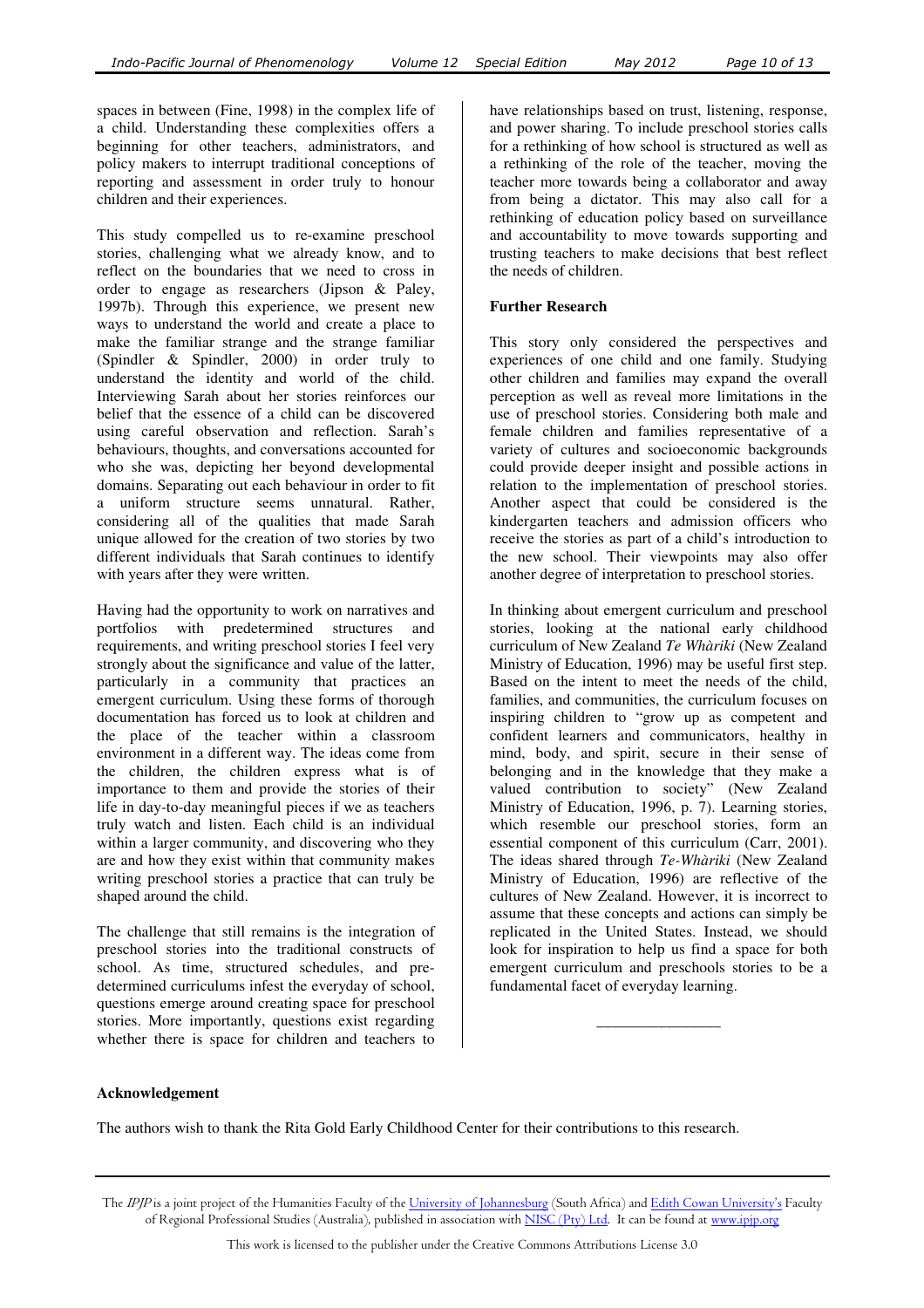#### **Referencing Format**

Iorio, J., & Visweswaraiah, H. (2012). Crossing boundaries: A variety of perspectives on preschool stories. *Indo-Pacific Journal of Phenomenology*, 12 (Special Edition, May: *Early Childhood Education and Phenomenology*), 13 pp. doi: 10.2989/IPJP.2012.12.1.4.1112

#### **About the Authors**



Jeanne Marie Iorio, Ed.D., is an Assistant Professor in Early Childhood Education at the University of Hawai`i, West Oahu. As both an educator and artist, Jeanne Marie has intertwined the arts and education, focusing her research on child-adult conversations as aesthetic experiences.

Jeanne Marie is currently working on a documentary depicting the stories of LGBTI (Lesbians, Gays, Bisexuals, and Transgender Intersex) adults and their early childhood experiences. Her research interests include arts research methodologies, power differences between children and adults, preschool stories as documentation, action research, gender and early childhood, and democratic education.

Jeanne Marie serves as the program co-chair for Critical Perspectives on Early Childhood SIG for the American Educational Research Association and the co-chair of University of Hawaii Commission on the Status of LGBTI Equality. She completed her doctoral work at Teachers College, Columbia University.

E-mail address: Iorio@hawaii.edu



Hema Visweswaraiah received her MA in Early Childhood General and Special Education from Teachers College (TC), Columbia University, and worked for several years as a preschool teacher at the Rita Gold Early Childhood Center at TC. Currently, she is the Associate Director of the Fisher Early Learning Center at the University of Denver (DU).

Hema has conducted research with colleagues regarding the significance of child-adult conversations and the role of the teacher in an early childhood setting. She has also explored perspectives on gender and alternative assessment while further analyzing her own role as a teacher-researcher in the early childhood classroom.

Hema's role as a teacher-researcher has been fueled by her interest in better understanding - through play, conversation and careful observation - young children's perceptions of their world. Through doing so, she hopes to provide them with an optimal environment for learning and growing.

Hema completed the Buell Early Childhood Leadership Program at DU (May 2012) and has focused her action research on promoting inclusive practices in early childhood settings. She oversees the Fisher Inclusion Team (which serves children with special needs) and the Night Owls Program (which provides respite care for families of children with special needs). In her work as an educator and administrator, Hema strives to promote inclusion and to convey the importance of "best practice" when addressing each child's strengths and challenges.

#### **References**

Carr, M. (2001). *Assessment in early childhood settings: Learning stories*. Thousand Oaks, CA: Sage.

- Carter, M. (2008). From critique to possibility. In A. Pelo (Ed.), *Rethinking early childhood education* (pp. 119-120). Milwaukee, WI: Rethinking Schools.
- Chen, J., Isberg, R., & Krechevsky, M. (Eds.) (1998). *Project Spectrum: Early learning activities.* New York, NY: Teachers College Press.

The IPJP is a joint project of the Humanities Faculty of the University of Johannesburg (South Africa) and Edith Cowan University's Faculty of Regional Professional Studies (Australia), published in association with NISC (Pty) Ltd. It can be found at www.ipjp.org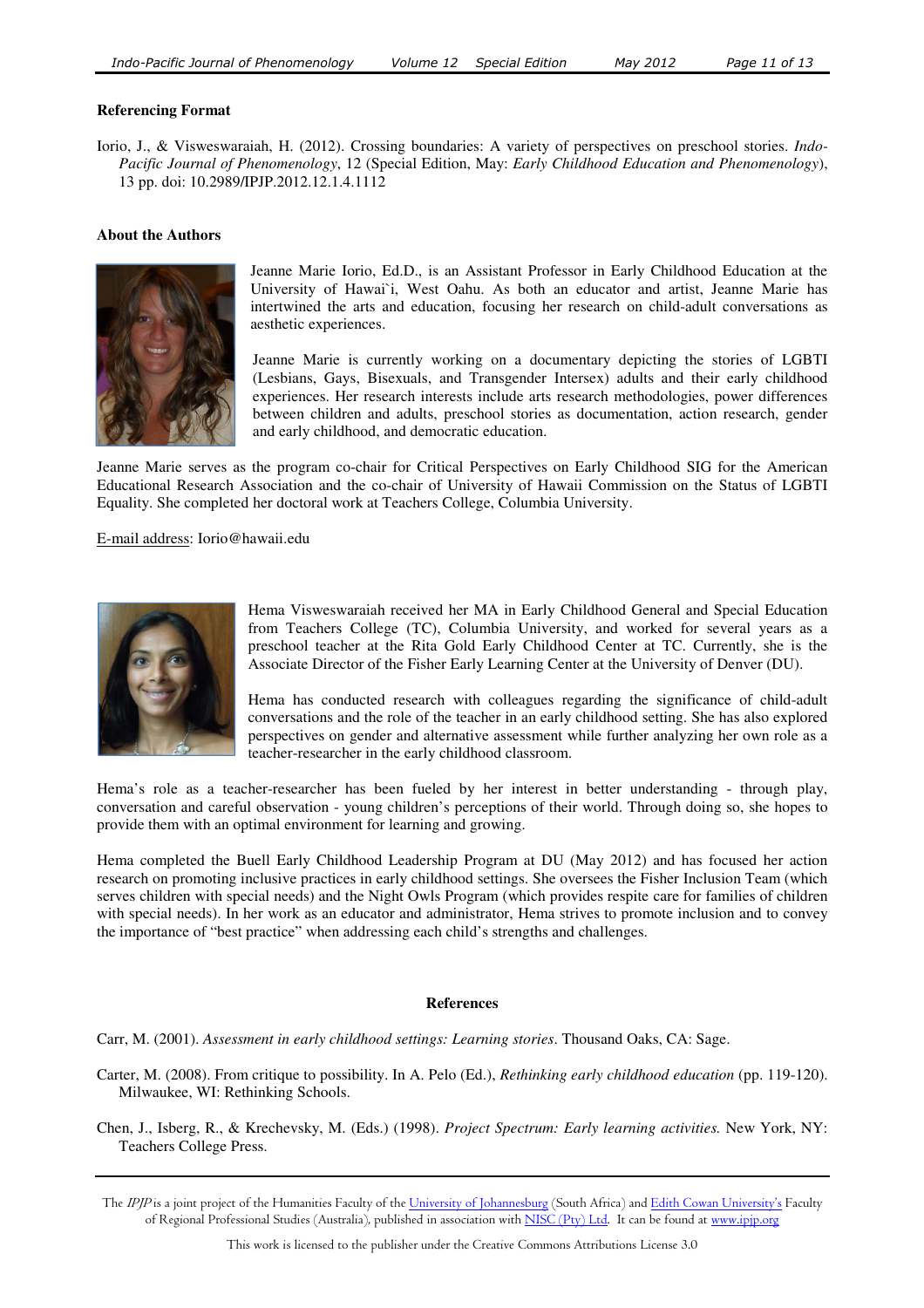- Chen, J., Krechevsky, M., & Viens, J. (1998). *Building on children's strengths: The experience of Project Spectrum.* New York, NY: Teachers College Press.
- Diaz, G. (2002). Artistic inquiry: On Lighthouse Hill. In C. Bagley & M. B. Cancienne (Eds.) *Dancing the data* (pp. 147-161). New York: Peter Lang.

Edwards, C., Gandini, L., & Forman, G. (Eds.) (1998). *The hundred languages of children*. Greenwich, CT: Ablex.

- Ellsworth, E. (1997). *Teaching positions: Difference, pedagogy, and the power of address*. New York, NY: Teachers College Press.
- Fine, M. (1998). Working the hyphens: Reinventing self and other in qualitative research. In N. K. Denzin & Y. S. Lincoln (Eds.) *Handbook of qualitative research* (pp. 130-155). London: Sage.
- Forman, G. & Fyfe, B. (1998). Negotiated learning through design, documentation, and discourse. In C. Edwards, L. Gandini, & G. Forman (Eds.) *The hundred languages of children* (pp. 239-260). Greenwich, CT: Ablex.
- Foucault, M. (1979)*. Discipline and punish: The birth of the prison.* New York, NY: Vintage Books.

Geertz, C. (1973). *The interpretation of cultures.* New York: Basic Books.

- Grieshaber, S. & Cannella, G. (Eds). (2001). *Embracing identities in early childhood education.* New York, NY: Teachers College Press.
- Holstein, J. & Grubrium, J. (1995). *The active interview.* Thousand Oaks, CA: Sage.
- Iorio, J. M. (2000). *Untitled*. Unpublished Manuscript.
- Jipson, J. & Paley, N. (Eds). (1997a). *Daredevil research*. New York, NY: Peter Lang.
- Jipson J. & Paley, N. (1997b). Curriculum and its unconscious. In J. Jipson & N. Paley (Eds.) *Daredevil research*  (pp. 109–136)*.* New York, NY: Peter Lang.
- Kantor, R. & Whaley, K. L. (1998). Existing frameworks and new ideas from our Reggio Emilia experience: Learning at a lab school with 2- to 4-year-old children. In C. Edwards, L. Gandini, & G. Forman (Eds.) *The hundred languages of children* (pp. 313-334). Greenwich, CT: Ablex.
- Katz, L. & Chard, S. (1996). *The contribution of documentation to the quality of early childhood education.*  Champaign, IL: ERIC Clearinghouse on Elementary and Early Childhood Education.
- Kessler, S. & Swadener, B. B. (Eds). (1992). *Reconceptualizing the early childhood curriculum: Beginning the dialogue*. New York, NY: Teachers College Press.
- Kincheloe, J. L. & Steinberg, S. R. (1993). A tentative description of post-formal thinking: The critical confrontation with cognitive theory. *Harvard Educational Review*, 63(3), 296-320.
- Krechevsky, M. (1998). *Project Spectrum: Preschool assessment handbook*. New York, NY: Teachers College Press.
- Lather, P. (1991). *Getting smart: Feminist research and pedagogy with/in the postmodern*. New York, NY: Routledge.
- Leavy, P. (2009). *Method meets art*. New York, NY: The Guilford Press.
- Lyons, N. (1994). Dilemmas of knowing: Ethical and epistemological dimensions of teachers' work and development. In L. Stone (Ed.) *The education feminism reader* (pp. 195-220). New York, NY: Routledge.

New Zealand Ministry of Education (1996). *Te Whàriki.* Wellington, NZ: Learning Media Limited.

The IPJP is a joint project of the Humanities Faculty of the University of Johannesburg (South Africa) and Edith Cowan University's Faculty of Regional Professional Studies (Australia), published in association with NISC (Pty) Ltd. It can be found at www.ipjp.org